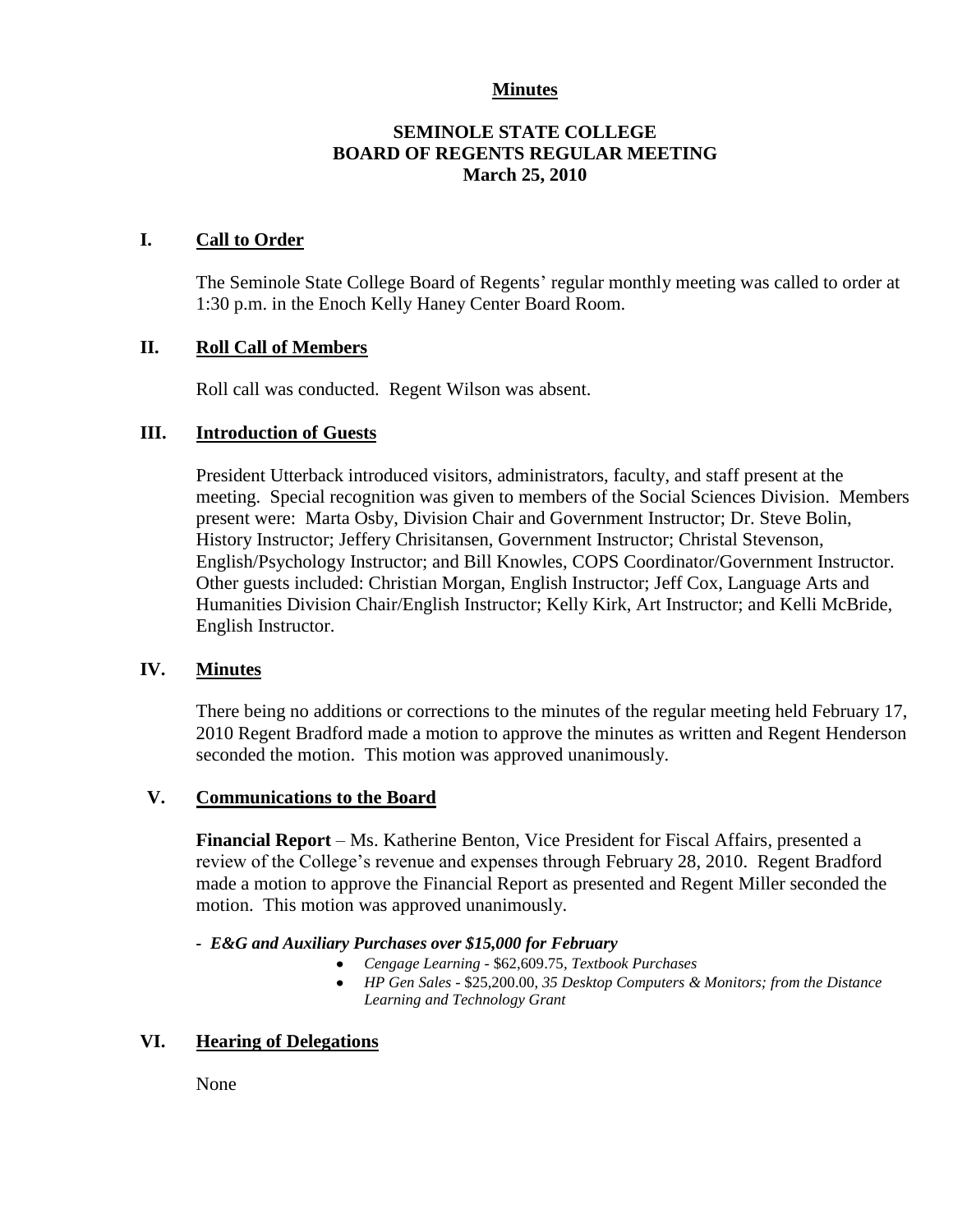**Minutes** SSC Board of Regents Regular Meeting March 25, 2010 Page 2

## **VII. President's Report**

President Utterback discussed items under the President's Report and the Business portion of the agenda by utilizing a PowerPoint presentation. (See enclosed copy of the PowerPoint presentation)

*Campus Events* – President Utterback told the Board members about several campus activities since the February Board meeting. These were: Senator Tom Coburn visited the campus on February  $18^{th}$ , the Interscholastic Meet was held on March  $4^{th}$ , the All Nations Student Development Center hosted a student symposium on March  $5<sup>th</sup>$ , a "Coffee with the President" was held on March  $9<sup>th</sup>$ , the 37<sup>th</sup> Annual East Central Oklahoma Regional Science Fair was held on March 12-13, the Spring Recognition Banquet will be held on May  $6<sup>th</sup>$ , and Commencement will be held on May  $14^{\text{th}}$ .

*Honors and Recognitions* – President Utterback told the Board members about several honors and recognitions since the last Board meeting. Sophomore Autumn Wiles was selected to attend the Nigh Public Service Leadership Academy February 26-March 2, Davenport High School senior Shelby Lyon received an OACC Scholarship to attend Seminole State College, Autumn Wiles and Allison Reed were recognized as All-Oklahoma Academic Team members on February  $26<sup>th</sup>$  and Adjunct Language Arts and Humanities Instructor Beth Humphreys placed third with her entry for the Great Ideas for Teaching contest at the OACC Annual Conference.

*Spring Sports* – President Utterback updated the Board on spring sports teams. He told them that the SSC Trojan basketball team ended the season as the Oklahoma Collegiate Athletic Conference runners-up, region II runners-up and a 21-10 overall record. The Trojan baseball team had a record of 18-6-1 at the time of the meeting and the softball team had a record of 17- 8 at the time of the meeting.

*Personnel Update* – President Utterback updated the Board on two personnel items. He told the Board that Steve Cotner, Financial Aid Adviser had resigned and Jeff Cox, Language Arts and Humanities Division Chair/English Instructor had notified the College that he will be retiring.

### **VIII. Business**

**Approval of Contract with Dr. Penny Coggins** – President Utterback presented the Board with a copy of the contract with Dr. Penny Coggins for consulting services and recommended approval. Dr. Coggins will help complete the grant application for another Native American Serving Non-Tribal Institution grant. Regent Donaho made a motion to authorize Dr. Utterback to enter into this contract with Dr. Penny Coggins and Regent Henderson seconded this motion. This motion was approved unanimously.